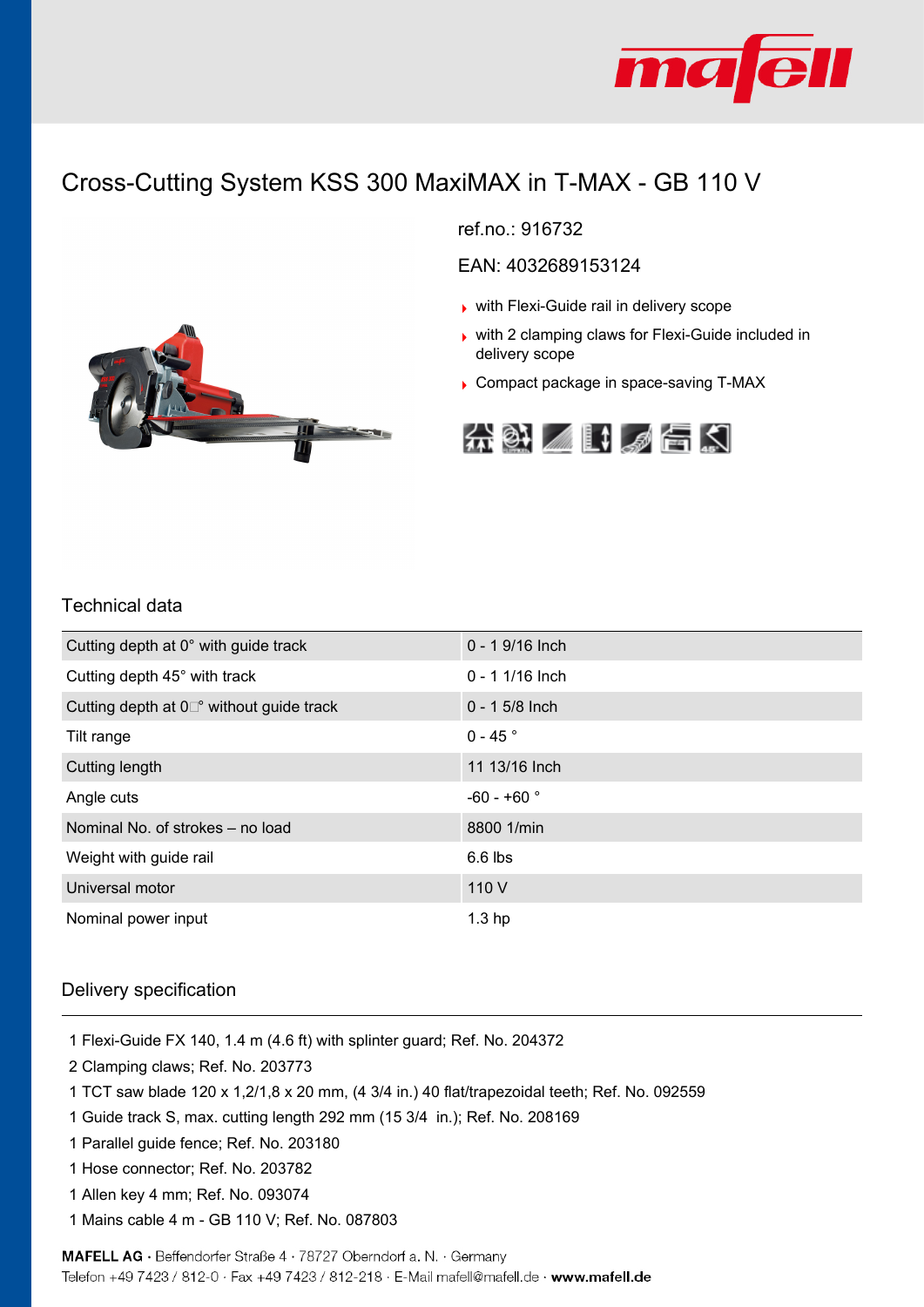

### Examples for usage



Fastening the portable circular saw to the KSS rail creates a very practical single-handed cross-cutting system.



In combination with the roll-up Flexi-Guide FX 140, precise guided cuts up to 1.4 m (4.6 ft) long can be executed with consummate ease.



Perfect edging: the circular saw's spacers enable you easily to make exact expansion joint cuts with widths from 13 mm (1/2 in.).



One system, five saws, one case: the KSS 300 can be used as a cross-cut saw, plunge-cut saw, shadow gap saw or portable circular saw with or without the Flexi-Guide FX 140 for extra guidance when cutting.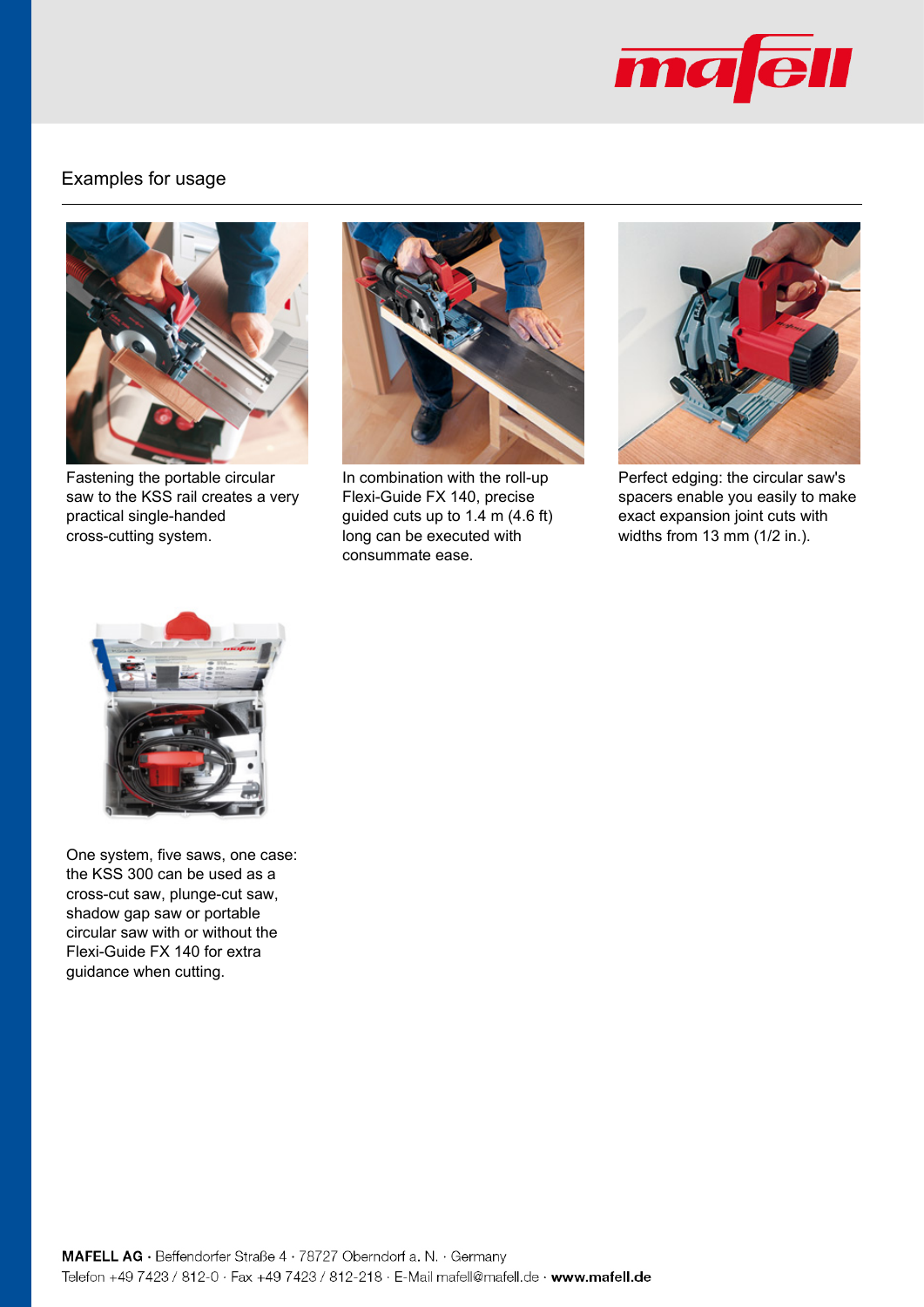

### Applications

- Cross cuts with quide
- $\triangleright$  Rip cuts and cross-cutting
- Plunge cuts, recesses and cutting shadow gaps from 13 mm (1/2 in.)
- Compatible materials include board materials, doors, worktops, parquet and laminate flooring, cladding

#### Advantages

- The pivot point of the KSS 300 is on the side, on the bottom edge of the rail. This has the advantage of requiring only a single tracing pointer for all angles – with or without the rail.
- **Enables you to detach the machine from the rail in a single, quick action. The saw can then be used as a** separate portable circular unit with all the functionality of the MAFELL KSP series.
- The smart stop and adjustable fence with large scale increments for exact angle settings facilitate very precise and consistent miter cuts.

#### **Description**

In internal finishing, one thing is important above all else: precision. Designed for supreme handling, the KSS 300 cross-cutting system therefore focuses on all the key functions for this type of work.

Offering a maximum cutting depth of 42 mm, the portable circular saw delivers ample power in all situations. Thanks to magnesium die-cast components, this especially neat and lightweight saw weighs only 2.4 kg (5.3 lbs).

Fastening the portable circular saw to the KSS rail creates a very practical single-handed cross-cutting system for bevel and miter cuts; once the cut has been executed, the saw automatically returns to the starting position.

The entire, compact sawing system is accommodated in the T-MAX carrying case - it is an ideal tool for shadow gaps, rip, bevel, plunge and angled cuts, as well as free-hand work.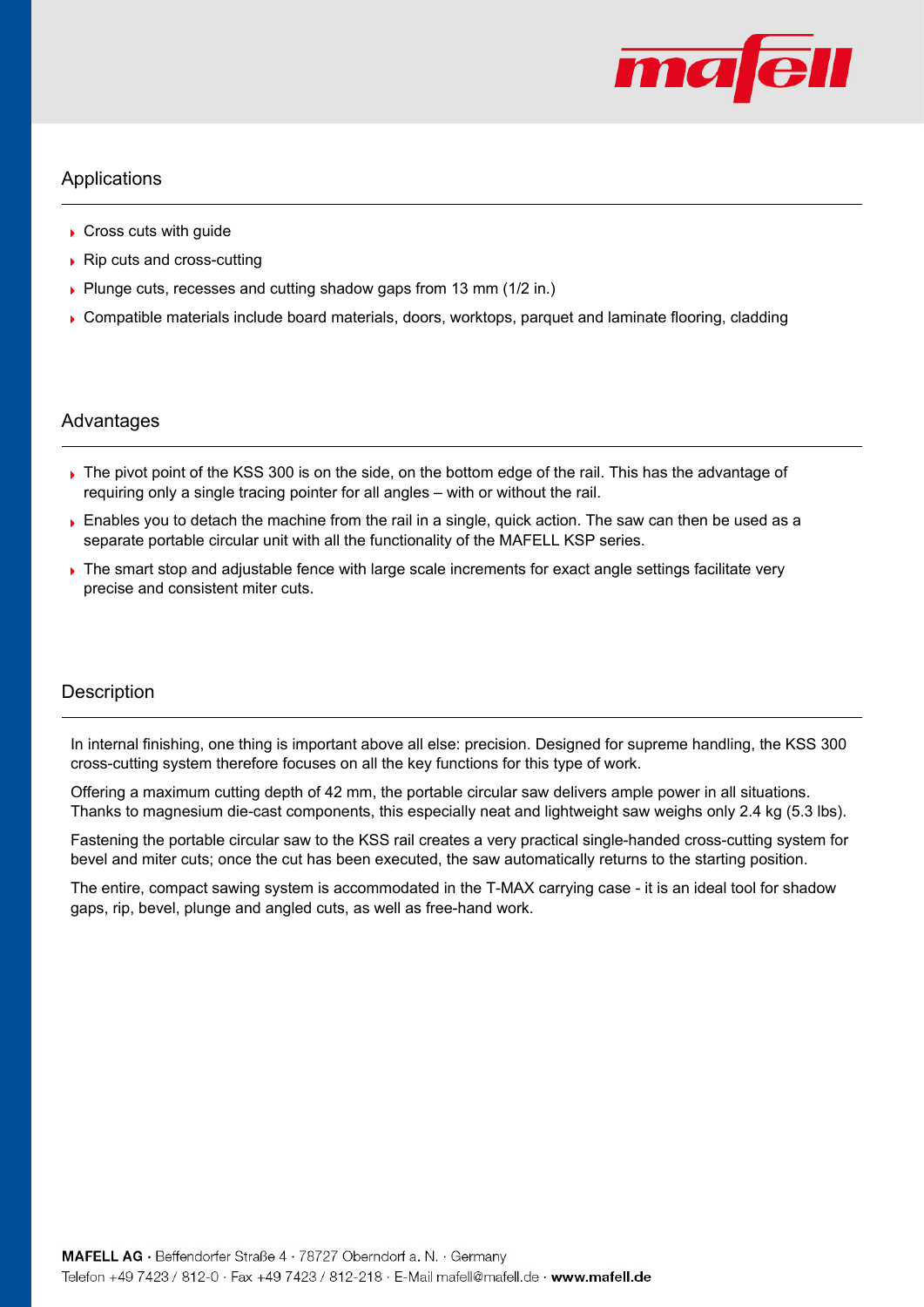

## Accessories / Tools



Flexi-Guide rail FX 140 1,4 m (4.6 ft) with splinter guard



Guide track S max. cutting length 292 mm (11 1/2 in.)



TCT saw blade 120 x 1.2/1.8 x 20 mm (4 3/4 in.)/ AT, 24 teeth, for universal use in wood



TCT saw blade 120 x 1,2/1,8 x 20 mm / 40 trapezoidal teeth , for laminate



Screw clamp for fixing guide rail to workpiece



Dust bag



TCT saw blade 120 x 1.2/1.8 x 20 mm (4 3/4 in.)/ AT, 12 teeth, for ripping